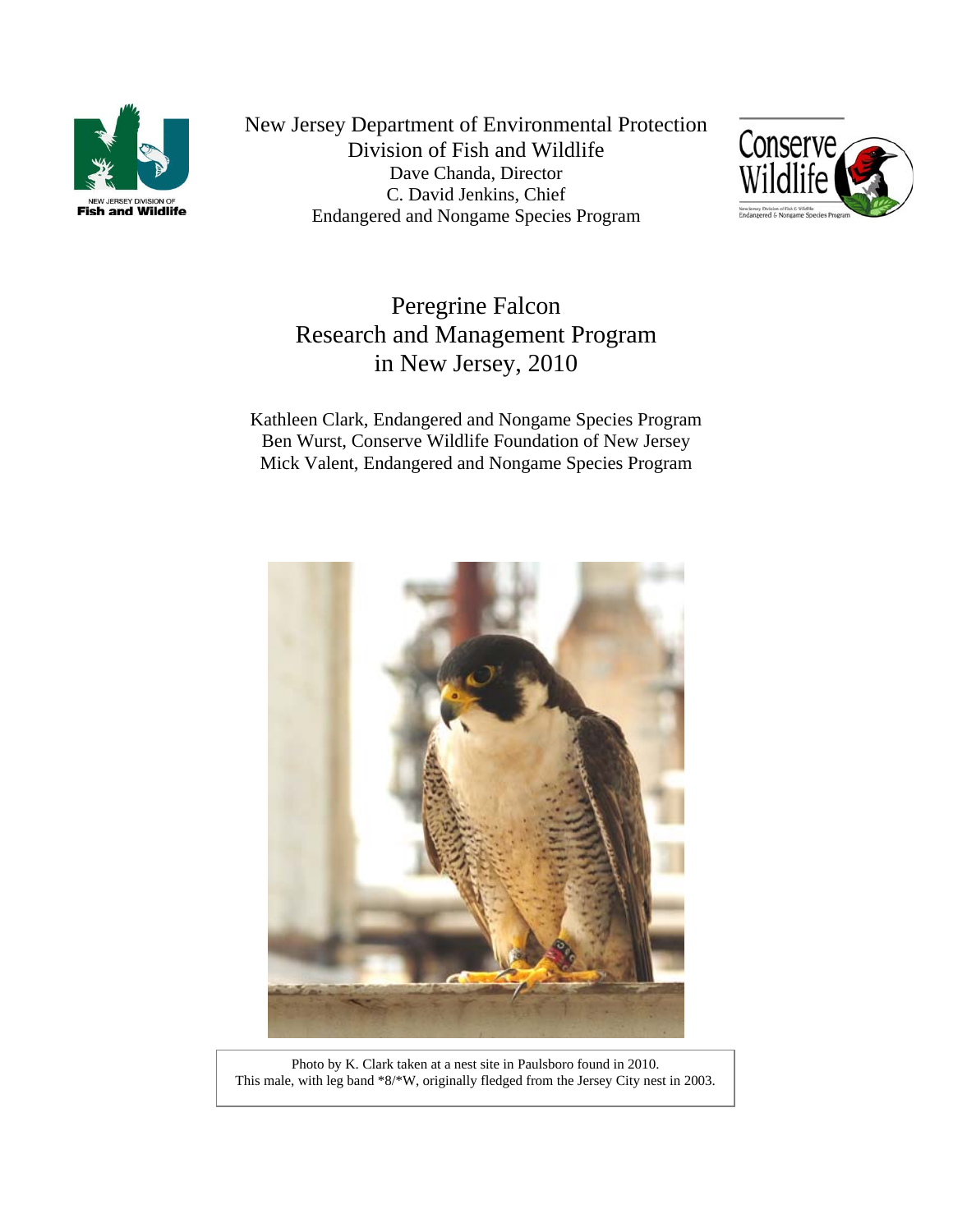*Program Objective: To maintain, monitor and protect the Peregrine Falcon (*Falco peregrinus anatum*) population in New Jersey.*

#### **Project Summary:**

In 2010 the New Jersey peregrine falcon population remained nearly steady at 25 known pairs, with generally good nesting success. One new pair was reported in 2010 at a site where they may have nested undetected since 2007. There were five occupied territories in cliff habitats, but none was successful.

Statewide, 14 pairs nested on towers and buildings, six on NJ bridges, and five on cliffs. Of 14 pairs on coastal structures and buildings, 13 nested successfully, producing 34 young for a rate of 2.42 young per active nest on towers and buildings. This is above the average of 1.78 recorded since 1986 when the population stabilized. New Jersey monitored four pairs on bridges spanning the NJ-PA border: pairs on the Betsy Ross and Walt Whitman bridges raised zero and three young, respectively; pairs at Burlington-Bristol and Tacony-Palmyra bridges produced four and one young, respectively. Other bridge nests in northern NJ were not monitored so their occupancy and outcome were unknown.

The peregrines on the natural cliff habitat increased to five pairs. Only one territory, furthest south on the cliffs, remained unoccupied and we suspect this pair nests on the NY side of the George Washington Bridge. Despite mild weather conditions, none of the five pairs was successful in fledging young. Two pairs laid second clutches after their first failed, but the second attempts also failed. There were no major storms that would account for this complete failure at the cliffs.

We donated nine peregrine nestlings to West Virginia where they were released at a mountain hack site at the New River Gorge near Beckley. This project has already shown success: NJ peregrines from previous releases have been sighted nesting in southern and northern WV, advancing the goal of reestablishing peregrines in the historic Appalachian Mountain range.

We banded all but one of the 42 young produced at 18 nests, using both a federal band and a bicolor band with an alpha-numeric code. One young fledged before banding.

We collected five addled eggs from three sites for future analysis. The study of contaminants in mid-Atlantic eggs that was published in the journal *Environmental Contamination and Toxicology* (Clark et al. 2009) showed that coastal NJ eggs were of special concern in terms of elevated levels of PCBs and DDT compounds, and warrant continued study.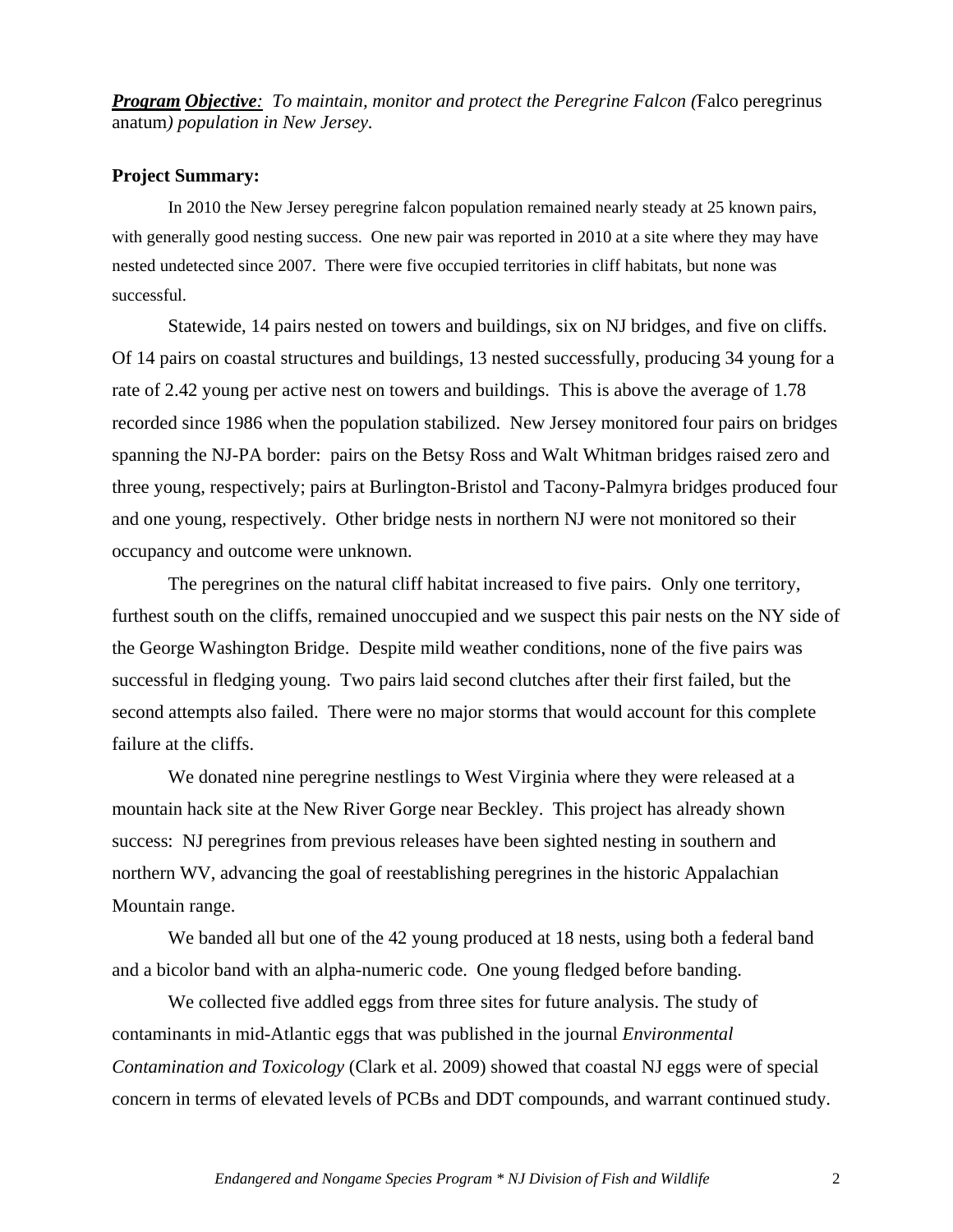In 2010 we continued to use remote, motion-activated cameras to photograph peregrines at nests. Using this method we were able to read the leg bands on 19 breeding adults at ten nest sites. An additional ten birds were identified using optics. The additional information that these identifications provide is valuable for relating peregrine origin and age to nest success, site fidelity, and turnover rate in the population.

**Background**: The decline of the peregrine falcon in the eastern U.S. has been linked to persistent organochlorine pesticide contamination. The eastern population plunged from an estimated 350 active sites in the 1930's and 1940's to no active breeding birds in 1964 or 1975. Recovery work began in 1975 after the U.S. ban on DDT. The NJ Division of Fish and Wildlife and the Peregrine Fund first hacked falcons in 1975 at Sedge Islands Wildlife Management Area in Barnegat Bay, and expanded to several more sites until pairs established territories. Wild nesting first occurred at Forsythe National Wildlife Refuge in 1980 and expanded slowly until 1993, when the population stabilized. In New Jersey, one recovery goal is *consistent, successful nesting by eight to ten pairs*. While there have been 8-10 pairs successful since 1999 (disregarding the variable bridge sites), we also need to attain population stability in historic and protected nest sites. The reestablishment of peregrines in the Palisades cliffs in 2003 was the beginning of a more complete recovery, but nest success at the cliffs has been low and erratic. We also remain concerned about the effects of persistent organochlorine contaminants on the population. New Jersey coastal peregrines continue to have some of the heaviest loads of DDE and mercury (Clark et al. 2009). Our work to track life history and nest success, along with contaminant exposure, will help identify effects on the population. Annual monitoring includes tracking nests, banding young, and improving conditions at nest sites to enhance productivity.

## *Results and Discussion*

There were 25 occupied sites checked during the nesting season (Table 1), all of which were known or suspected to be active (with eggs). Fourteen pairs on towers and buildings continued to be the core of the nesting population, producing 34 young, for a productivity rate of 2.42 young per active nest. Of six pairs on bridges, four were known to have produced eight young, for a rate of 2.00 young/active nest (Fig. 2). Some previously occupied bridges (e.g., Hackensack, Newark Bay, Trenton) were not tracked. Five nest territories were occupied at the natural cliff habitat in northeastern NJ, the most we have observed, but none of the nesting pairs was known to produce any young this year.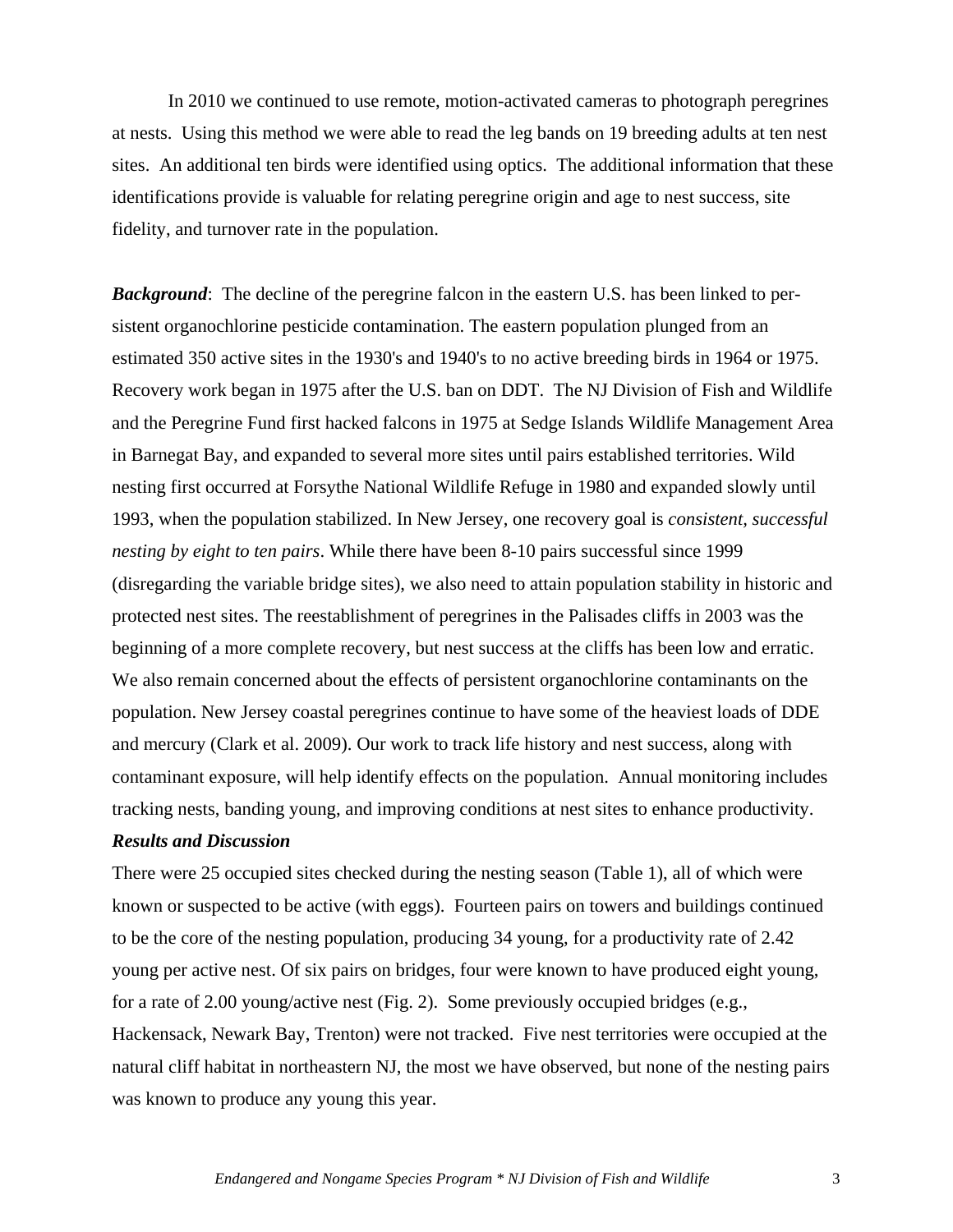All but one of the 42 young produced were banded with a black-anodized federal band and a black/green bicolor auxiliary band for future identification (Table 2).

The nest atop 101 Hudson Street in Jersey City remained a highlight for New Jersey peregrine watchers. The pair began incubation in early April and succeeded in raising four young that we banded May 25. One of the fledglings was injured shortly after fledging, but was treated at the Raptor Trust and released two weeks later. Another fledgling fractured her wing in mid-July, an injury that kept her at the Raptor Trust until late October, when she was returned to Jersey City. As in 2009, volunteer peregrine watchers documented the fledglings for weeks after fledging, during which time the young learned to fly and hunt with their parents in the skies above Jersey City. Their observations were documented in Nestbox News online (http://njfishandwildlife.com/peregrinecam/jcp-2010nestnews.htm).

For a fifth year, we donated peregrine nestlings to the New River Gorge hack site in West Virginia. A total of nine young (one from a building, four from bridges and four from coastal towers) were delivered to and hacked at the New River Gorge hack site. Information on the hack site can be found at: [http://www.nps.gov/neri/naturescience/peregrine.htm.](http://www.nps.gov/neri/naturescience/peregrine.htm) Moving young from the coastal population, where production is well above the minimum needed for population stability supports the recovery of the peregrine in the entirety of its range in the region, and specifically the southern Appalachian Mountains where peregrine nesting is still lacking.

## *Recoveries*

We re-sighted 19 breeding birds using a remote camera, and ten more using optics, at 19 sites. Of 29 birds re-sighted as nesting adults in NJ, 21 had been observed in 2009. Of the eight birds observed for the first time, three were at sites where no birds had been identified before. Thus, five (two females and three males) were new birds in 13 established pairs, representing a 19% turnover, something we are able to estimate with this resighting method. New breeding birds were recent fledges from Swan Bay, Ocean Gate, Sedge Island and Tuckahoe. An unusual find was a ten-year old male from CT that replaced the male in Elizabeth. Three newly-sighted birds (previously undocumented or at new sites) originated from Rhode Island, Pennsylvania, and Jersey City. The Jersey City bird, a male fledged in 2003, was probably nesting in Paulsboro for the last few years; his sister has been nesting in Elizabeth since 2005.

We were able to identify two falcons nesting at cliff sites. One female was the same bird observed in the second half of the 2009 season, a NY fledge from 2007. The other was a female that fledged from a bridge in Rhode Island in 2004. Both were paired with unbanded males.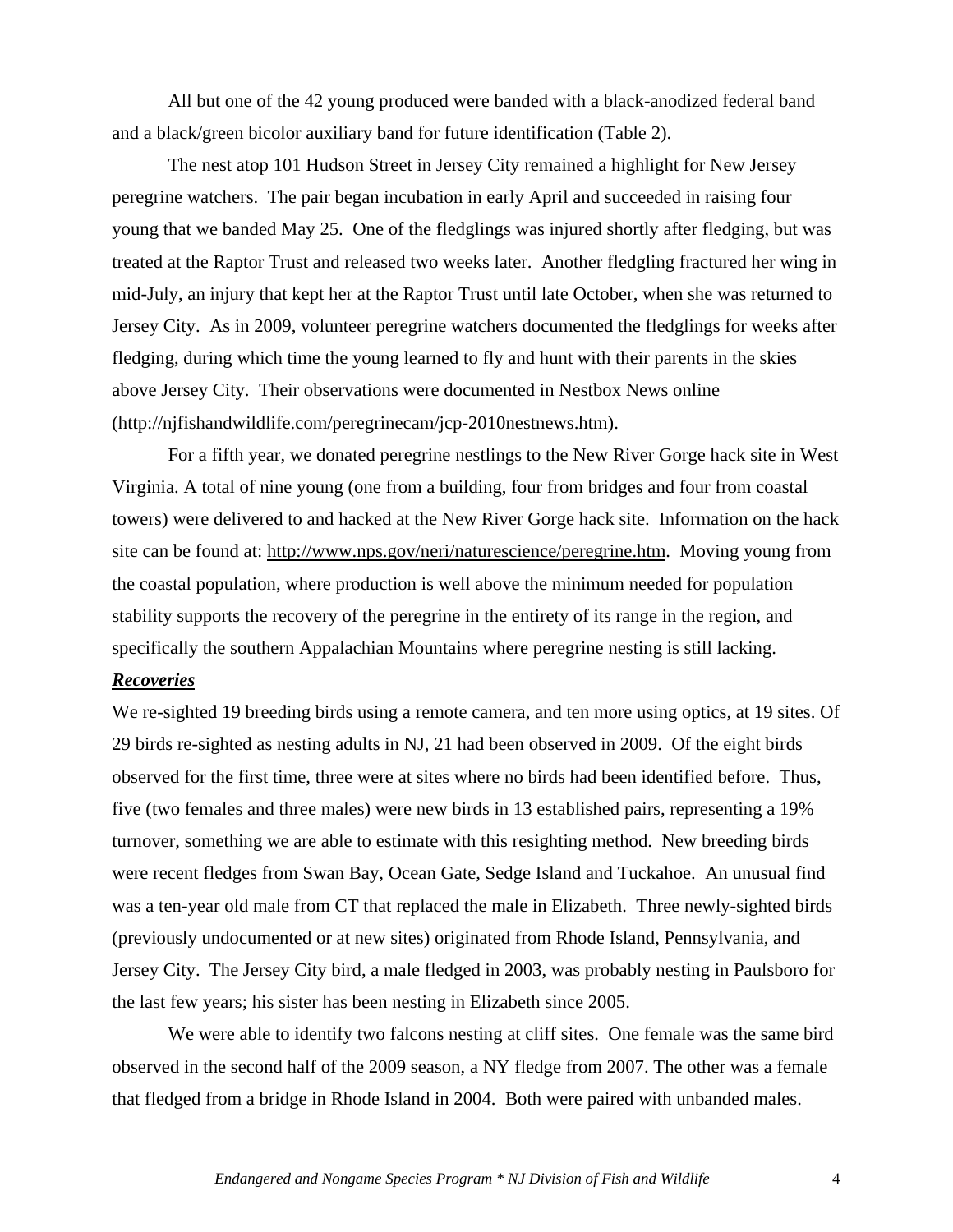- The female with \*P/\*G (black/*red*) band, which fledged from coastal Virginia, continued to nest at the Atlantic City Hilton (since 2002). She laid five eggs, but only two hatched.
- A female peregrine (1687-02852) that had been banded in Dividing Creek in 2010 was recaptured at a banding station in October 2010, in Assateague, Maryland.
- A female peregrine (987-95689), banded at Heislerville in 2007, was resighted in September, 2010 at Plum Island National Wildlife Refuge.
- At the nest in Manahawkin, the five-year old female nesting in March and April was apparently replaced by a two-year old female by mid-May. The nest failed, which was likely related to this takeover. The new female had fledged from a power plant nest site in CT in 2008.

*Conclusions*: The peregrine population increased slightly in 2010, and nest success and productivity were generally good. Nest success was about average at 68% and 1.79 young/active site of non-bridge sites (towers, buildings and cliffs). Across all sites (including bridges), 25 sites (16 successful) fledged 42 young, for a rate of 1.68 young/active site. In general, most coastal sites did well; losses to parasitic flies were minimized due to treatment of young hatchlings at some coastal sites, and the nest maintenance we performed last winter. The complete failure at the cliff nests, however, was very disheartening, and we could not attribute those failures to specific weather events that caused past losses. Closer observation is needed to determine the cause of those failures.

We plan to continue the investigation of contaminants in unhatched, salvaged eggs, as well as the close monitoring of nesting pairs to detect problems. New research suggests the high levels of brominated fire-retardant chemicals (polybrominated diphenyl ethers) found in peregrines may affect adult peregrine nesting behavior and nest success, which certainly bears watching in NJ.

Management of nesting pairs and nest sites is essential to maintain peregrines in New Jersey. Bridge-nesting birds are especially vulnerable to nest-site problems, and many other pairs occupy human-constructed sites. With site management and the cooperation of bridge and building staff, these sites can contribute to population viability and stability.

*Our Thanks To*: Volunteers who protect and watch over peregrine falcons in New Jersey, including Pete McLain, McDuffy Barrow, Tim Jankowski, Larry Walton, Steve James, Chuck Wadding, Mike Girone, Ray Gilbert, Bonnie Talluto, Kevin Watson, Rick Weiman, Keith and Jackie Parker, Rick Weiman, Hans Toft; Beth Balbierz, Jay Nugent, Atlantic City Hilton staff (Mel Thompson, Pete Aiuto, Nancy Bowen and others); Forsythe NWR staff and volunteers;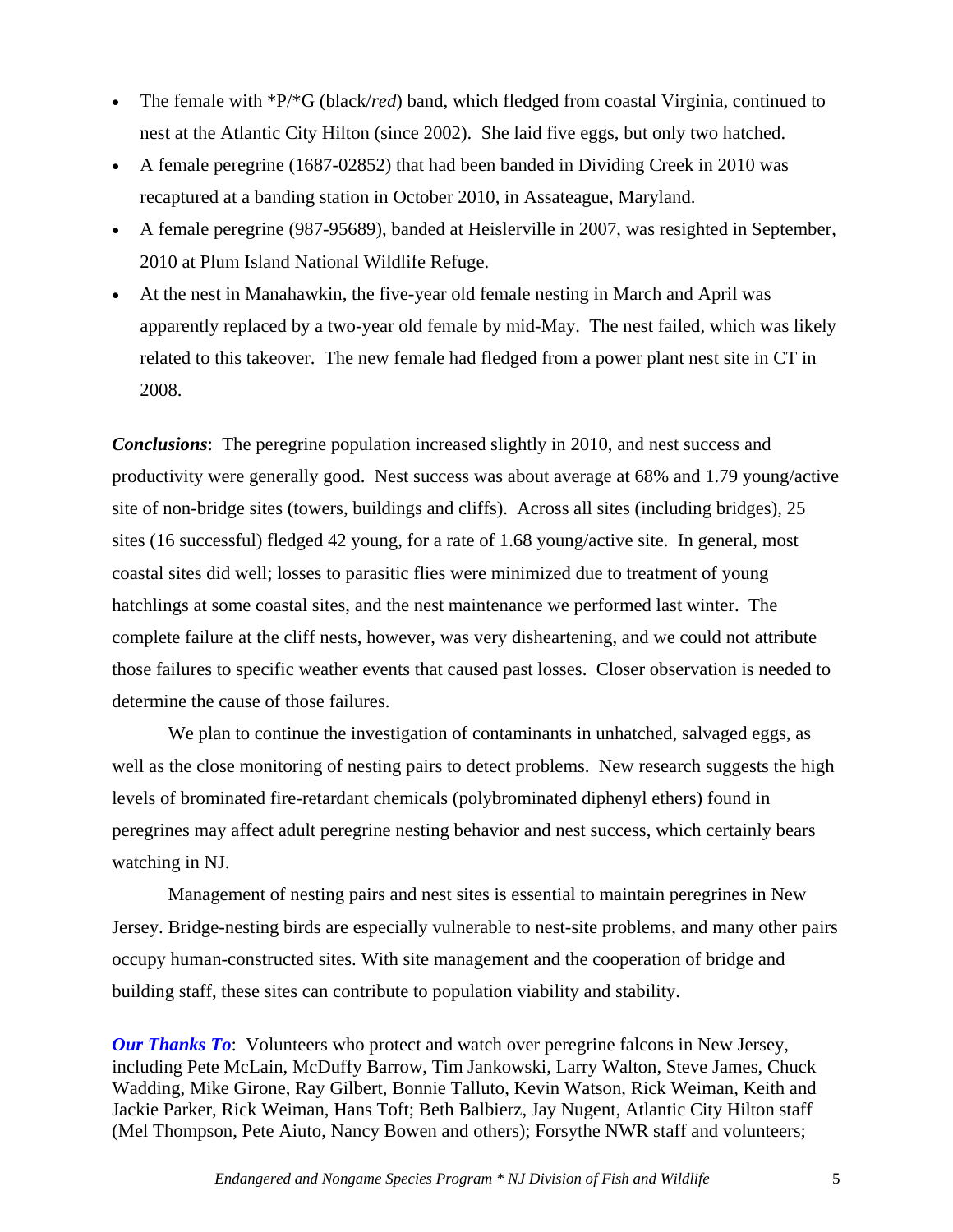Delaware River Port Authority staff; Palisades Interstate Park Commission and the Palisades Interstate Parkway Police; Betty Ann Kelly, Thomas MacDermant and John Salerno at the Union County Court House; the Burlington County Bridge Commission and Jack DiGiovanna, the Port Authority of NY/NJ, Barbara Deen and Mack-Cali engineers. Thanks to caregivers Don and Karen Bonica at Toms River Avian Care, Dr. Stephen Wurst at Barnegat Animal Clinic, The Raptor Trust, and Tri-State Bird Rescue & Research. Special thanks to John Gumbs and Mitzi Kaiura at the cliffs.

*This project was funded by people* who support the NJ Tax Check-Off for Wildlife, purchase Conserve Wildlife license plates, and donate to the Conserve Wildlife Foundation of NJ. Funds were also provided by the U.S. Fish and Wildlife Service's State Wildlife Grants program.

*The Jersey City WebCam* ([www.njfishandwildlife.com/peregrinecam](http://www.njfishandwildlife.com/peregrinecam)) was funded by the Conserve Wildlife Foundation of NJ and Verizon, and maintained by Division staff Paul Tarlowe and Jeff Smith. Special thanks to Barbara Deen and Mack-Cali engineers.

*We remember Linn Pierson* who was dedicated to the restoration of peregrines in New Jersey, and whose donation continues to support this work.

### **References:**

Clark, K.E., Y. Zhao, and C. Kane. 2009. Organochlorine pesticides, PCBs, dioxins, and metals in postterm peregrine falcon (*Falco peregrinus*) eggs from the Mid-Atlantic states, 1993–1999. Arch. Environ. Contam. Toxicol. 57:174-184.



*Endangered and Nongame Species Program \* NJ Division of Fish and Wildlife* 6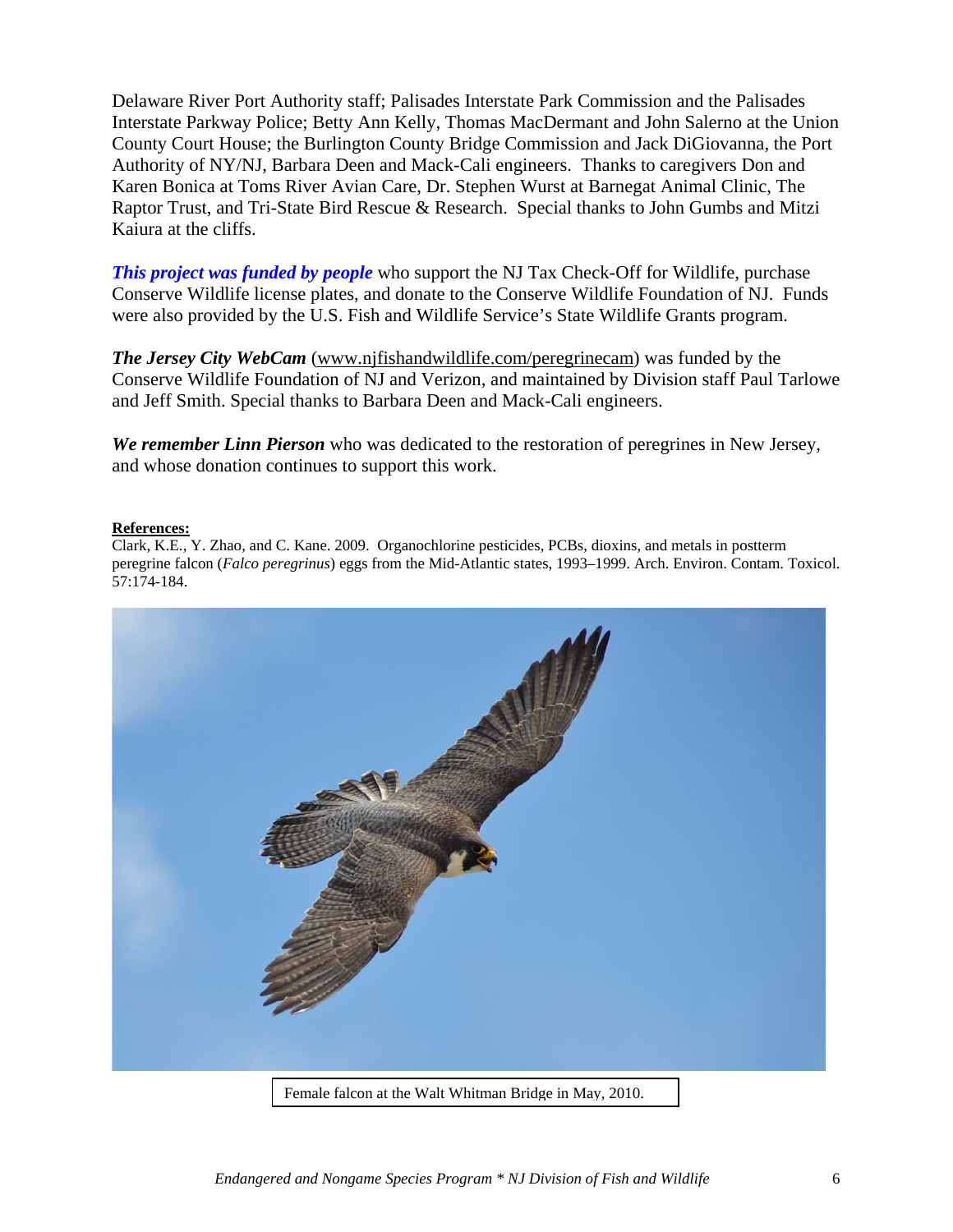| There is site operator testates of peregrant<br>Name    | Occup.                  | Active                  | THIS OIL HOUGHIT<br>Eggs | Yng              | $\frac{1}{2}$<br>Yng@   | Yng              | Comments                   |
|---------------------------------------------------------|-------------------------|-------------------------|--------------------------|------------------|-------------------------|------------------|----------------------------|
|                                                         |                         |                         |                          | Hatched          | BandAge                 | Fledged          |                            |
| Sedge Island WMA Tower                                  | Y                       | Y                       | 3                        | $\overline{2}$   | 2                       | 2                | Treated for flies ~3 d old |
| Forsythe NWR/Brigantine Tower                           | $\mathbf Y$             | Y                       | $\overline{4}$           | $\mathfrak{Z}$   | 3                       | 3                | Coll 1 egg                 |
| Forsythe NWR/Barnegat Tower                             | $\overline{Y}$          | $\overline{Y}$          | 3                        | $\boldsymbol{0}$ | $\boldsymbol{0}$        | $\boldsymbol{0}$ |                            |
| Marmora WMA / Sea Isle Tower                            | $\overline{Y}$          | Y                       | $\overline{4}$           | $\overline{3}$   | 3                       | 3                | Coll 1 egg; 2 yng to WV    |
| Great Bay WMA/ water tower                              | single                  | $\overline{N}$          |                          |                  |                         |                  | One ad obs. in May         |
| Heislerville WMA Tower                                  | $\mathbf Y$             | $\overline{Y}$          | 4                        | $\overline{4}$   | $\overline{4}$          | $\overline{4}$   | 2 yng to WV                |
| Egg Island WMA Tower                                    | $\mathbf Y$             | $\overline{Y}$          | $\overline{4}$           | $\overline{4}$   | $\overline{4}$          | $\overline{4}$   | Treated for flies ~3 d old |
| Swan Bay WMA Tower                                      | $\overline{Y}$          | $\overline{Y}$          | $\overline{4}$           | $\overline{3}$   | 3                       | 3                | Coll 1 egg/broken on       |
|                                                         |                         |                         |                          |                  |                         |                  | collection                 |
| <b>Tuckahoe WMA Tower</b>                               | $\mathbf Y$             | $\mathbf Y$             | 3                        | $\overline{2}$   | $\overline{2}$          | $\overline{c}$   |                            |
| Ocean Gate (AT&T) Tower                                 | $\overline{\mathbf{Y}}$ | $\overline{Y}$          | $\overline{2}$           | $\mathbf{1}$     | $\mathbf{1}$            | $\mathbf{1}$     | Not banded                 |
| Stone Harbor marsh                                      | $\overline{Y}$          | $\overline{Y}$          | Unk                      | $\overline{2}$   | $\overline{2}$          | $\overline{2}$   |                            |
| Margate marsh                                           | $\overline{N}$          | $\overline{N}$          |                          |                  |                         |                  |                            |
| Hilton/The Grand Casino                                 | $\overline{\textbf{Y}}$ | $\overline{Y}$          | $\sqrt{5}$               | $\sqrt{2}$       | $\boldsymbol{2}$        | $\overline{2}$   | 1 to WV; Coll 3 egg        |
| 101 Hudson, Jersey City                                 | $\overline{Y}$          | $\overline{Y}$          | $\overline{4}$           | $\overline{4}$   | $\overline{4}$          | $\overline{4}$   | 1 rehab'd >fledging;       |
|                                                         |                         |                         |                          |                  |                         |                  | released 11/10             |
| Newark -Broad St bldg.                                  | $\mathbf U$             | $\mathbf U$             |                          |                  |                         |                  |                            |
| Elizabeth-Union Co. Court House                         | $\overline{Y}$          | $\overline{Y}$          | $\overline{4}$           | $\overline{4}$   | $\overline{4}$          | $\overline{3}$   | 1 died at fledging         |
| Sewaren building                                        | ${\bf U}$               | $\overline{U}$          |                          |                  |                         |                  |                            |
| Refinery (Greenwich-Paulsboro)                          | $\overline{Y}$          | $\overline{Y}$          | unk                      | >1               | $\mathbf{1}$            | $\mathbf{1}$     | Nestling/nest found in     |
|                                                         |                         |                         |                          |                  |                         |                  | July                       |
| <b>SUBTOTAL TOWERS &amp;</b>                            | 14                      | 14                      |                          | 35               | 35                      | 34               |                            |
| <b>BUILDINGS</b>                                        |                         |                         |                          |                  |                         |                  |                            |
| Natural Site C-1 (Alpine)                               | $\mathbf Y$             | Y                       | $\overline{4}$           | $\boldsymbol{0}$ | $\boldsymbol{0}$        | $\overline{0}$   |                            |
| Natural Site C-2 (South)                                | $\mathbf Y$             | $\overline{Y}$          | $\gamma$                 | $\overline{?}$   | $\boldsymbol{0}$        | $\overline{0}$   | 2 attempts                 |
| Natural Site C-3 (South)                                | ${\bf N}$               | ${\bf N}$               |                          |                  |                         |                  |                            |
| Natural Site C-4 (North)                                | $\overline{Y}$          | $\overline{Y}$          | ? &                      | $\mathbf{0}$     | $\boldsymbol{0}$        | $\boldsymbol{0}$ | 2 attempts                 |
|                                                         |                         |                         | 4                        |                  |                         |                  |                            |
| Natural Site C-5 (Tenafly)                              | $\mathbf Y$             | $\mathbf Y$             | $\overline{?}$           | $\overline{?}$   | $\boldsymbol{0}$        | $\boldsymbol{0}$ |                            |
| SUBTOTAL NATURAL SITES                                  | $\overline{5}$          | $\overline{5}$          |                          |                  | $\boldsymbol{0}$        | $\mathbf{0}$     |                            |
| G. Washington Br. (Hudson River)                        | $\overline{\mathbf{Y}}$ | $\overline{\textbf{Y}}$ | $\overline{?}$           | $\overline{?}$   | $\sqrt{2}$              | $\overline{2}$   | NY side/NY monitored       |
| Betsy Ross Br. (Delaware River)                         | $\overline{Y}$          | $\overline{Y}$          | $\overline{\mathcal{L}}$ | $\boldsymbol{0}$ | $\boldsymbol{0}$        | $\mathbf{0}$     | Wind destroyed nest        |
| Walt Whitman Br. (Delaware R.)                          | $\overline{Y}$          | $\overline{Y}$          | $\overline{\mathcal{L}}$ | $\overline{3}$   | $\overline{\mathbf{3}}$ | $\overline{3}$   | 2 to WV                    |
| Ben Franklin Br. (Delaware River)                       | $\overline{\textbf{Y}}$ | $\overline{\textbf{Y}}$ | $\overline{?}$           | >2               | $\sqrt{2}$              | $\overline{2}$   | $\mathbf{PA}$              |
| NJ-PA Turnpike (Delaware River)                         | $\overline{Y}$          | $\overline{Y}$          | $\overline{?}$           | $\overline{3}$   | $\overline{3}$          | $\overline{3}$   | PA                         |
| Tacony-Palmyra (Delaware River)                         | $\mathbf Y$             | $\mathbf Y$             | $\overline{\mathcal{L}}$ | $\mathbf{1}$     | $\mathbf{1}$            | $\mathbf{1}$     |                            |
| Burlington-Bristol (Delaware R.)                        | $\overline{Y}$          | $\overline{Y}$          | $\overline{4}$           | $\overline{4}$   | $\overline{4}$          | $\overline{4}$   | 2 to WV                    |
| Rt 78-Scudders Falls Bridge                             | $\overline{Y}$          | $\overline{Y}$          | $\gamma$                 | $\gamma$         | $\overline{3}$          | $\overline{3}$   | PA                         |
| Brigantine Bridge (A.C.)                                | $\overline{N}$          | $\overline{N}$          |                          |                  |                         |                  |                            |
| Vince Lombardi - NJTP Bridge                            | $\overline{U}$          | $\mathbf U$             |                          |                  |                         |                  |                            |
| Secaucus-Kearny NJTP Bridge                             | $\overline{U}$          | ${\bf U}$               |                          |                  |                         |                  |                            |
| Newark Bay Br. (NJTP or Conrail)                        | $\overline{Y}$          | $\overline{Y}$          | $\overline{?}$           | $\overline{?}$   | $\overline{?}$          | $\overline{?}$   | Conrail bridge             |
| <b>Trenton RR Bridge</b>                                | $\overline{U}$          | ${\bf U}$               |                          |                  |                         |                  |                            |
| Route 3 Br./Hackensack (NJDOT)                          | $\overline{Y}$          | $\overline{Y}$          | $\overline{?}$           | $\overline{?}$   | $\gamma$                | $\overline{?}$   |                            |
| <b>SUBTOTAL BRIDGES</b>                                 | 6(NJ)                   | 6                       |                          | $8\,$            | >8                      | >8               |                            |
| TOTALS (NJ only)                                        | 25                      | $\overline{25}$         |                          | 43               | >43                     | 42               | (incl. 9 yng to WV)        |
| <sup>1</sup> Identified as Carnidae (Carnus hemapterus) |                         |                         |                          |                  |                         |                  |                            |

Table 1. Site-specific results of peregrine falcon nesting in New Jersey, 2010.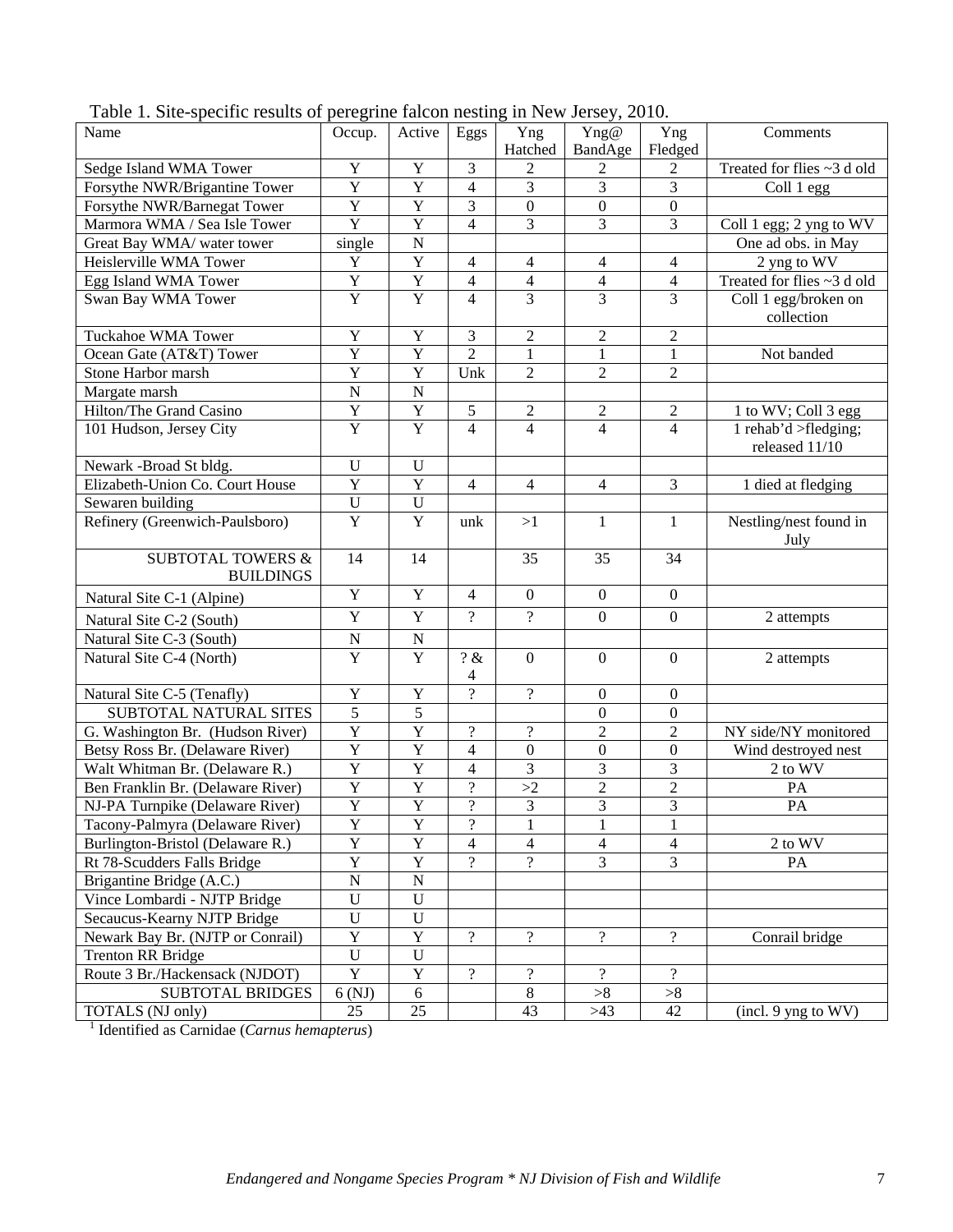|            | Aux     |                 |                              |                |                                                       |
|------------|---------|-----------------|------------------------------|----------------|-------------------------------------------------------|
| Band       | Mkr     | Date            | Location                     | Sex            | Comments                                              |
| 1687-02834 | A/16    | 16-May-10       | Swan Bay                     | $\overline{F}$ |                                                       |
| 1687-02835 | A/18    | 20-May-10       | Tacony-Palmyra Bridge        | $\overline{F}$ |                                                       |
| 1687-02836 | A/19    | $31-May-10$     | Heislerville                 | $\overline{F}$ |                                                       |
| 1687-02837 | 00/AE   | $25$ -May-10    | <b>Jersey City</b>           | $\mathbf{F}$   | Frac. humerus 7/12/10. Raptor Trust; rel.<br>10/29/10 |
| 1687-02838 | 01/AE   | 25-May-10       | Jersey City                  | $\mathbf F$    |                                                       |
| 1687-02839 | 02/AE   | 25-May-10       | Jersey City                  | $\overline{F}$ |                                                       |
| 1687-02840 | 03/AE   | 25-May-10       | Jersey City                  | $\overline{F}$ |                                                       |
| 1687-02841 | 04/AE   | 25-May-10       | Union Co. Courthouse         | $\mathbf F$    | Died early fledging 6/15/10, on-site                  |
| 1687-02842 | 05/AE   | 25-May-10       | Union Co. Courthouse         | $\overline{F}$ |                                                       |
| 1687-02843 | 06/AE   | 25-May-10       | Union Co. Courthouse         | $\overline{F}$ |                                                       |
| 1687-02844 | 07/AE   | 26-May-10       | Walt Whitman Br              | $\overline{F}$ | Removed and hacked in WV                              |
| 1687-02845 | 08/AE   | 26-May-10       | Walt Whitman Br              | $\overline{F}$ |                                                       |
| 1687-02846 | 09/AE   | 27-May-10       | A.C. Hilton                  | $\overline{F}$ |                                                       |
| 1687-02847 | 10/AE   | 31-May-10       | Heislerville                 | $\overline{F}$ |                                                       |
| 1687-02848 | 11/AE   | $2-Jun-10$      | <b>Burlington-Bristol Br</b> | $\mathbf F$    | Removed and hacked in WV                              |
| 1687-02849 | 12/AE   | $2-Jun-10$      | <b>Burlington-Bristol Br</b> | $\mathbf F$    |                                                       |
| 1687-02850 | 13/AE   | $2-Jun-10$      | <b>Burlington-Bristol Br</b> | $\overline{F}$ |                                                       |
| 1687-02851 | 14/AE   | $7-Jun-10$      | Egg Island/Dividing Cr       | $\overline{F}$ |                                                       |
| 1687-02852 | 15/AE   | $7-Jun-10$      | Egg Island/Dividing Cr       | $\overline{F}$ | Recap 10/05/10 Assateague, MD                         |
| 1687-02853 | 16/AE   | $7-Jun-10$      | Egg Island/Dividing Cr       | $\overline{F}$ |                                                       |
| 1687-02854 | 17/AE   | $11$ -Jun- $10$ | Forsythe-Brigantine          | $\overline{F}$ |                                                       |
| 1687-02855 | 18/AE   | $11$ -Jun- $10$ | Forsythe-Brigantine          | $\overline{F}$ |                                                       |
| 1687-02856 | 19/AE   | $3-Jul-10$      | <b>Stone Harbor</b>          | $\mathbf F$    |                                                       |
| 1687-02857 | none    | $22-Sep-10$     | Tuckahoe WMA                 | $\overline{F}$ | (HY) Recov injured Aberdeen, rehabbed TRAC.           |
| 2206-75798 | 77/W    | 16-May-10       | Swan Bay                     | M              |                                                       |
| 2206-75799 | 78/W    | $16$ -May- $10$ | Swan Bay                     | M              |                                                       |
| 2206-75800 | 79/W    | 31-May-10       | Heislerville                 | M              | Removed and hacked in WV                              |
| 2206-75801 | 00/AC   | 25-May-10       | Union Co. Courthouse         | M              | Resighted 8/2/10 in Metuchen backyard                 |
| 2206-75802 | 01/AC   | 26-May-10       | Walt Whitman Br              | M              | Removed and hacked in WV                              |
| 2206-75803 | 02/AC   | 27-May-10       | A.C. Hilton                  | M              | Removed and hacked in WV                              |
| 2206-75804 | 03/AC   | 28-May-10       | Sea Isle City                | M              | Removed and hacked in WV                              |
| 2206-75805 | 04/AC   | $28$ -May-10    | Sea Isle City                | M              | Removed and hacked in WV                              |
| 2206-75806 | 05/AC   | $28$ -May-10    | Sea Isle City                | M              |                                                       |
| 2206-75807 | 06/AC   | 31-May-10       | Heislerville                 | $\mathbf M$    | Removed and hacked in WV                              |
| 2206-75808 | $07/AC$ | $2-Jun-10$      | <b>Burlington-Bristol Br</b> | M              | Removed and hacked in WV                              |
| 2206-75809 | 08/AC   | $7-Jun-10$      | Egg Island/Dividing Cr       | M              |                                                       |
| 2206-75810 | 09/AC   | $11$ -Jun- $10$ | Forsythe-Brigantine          | M              |                                                       |
| 2206-75811 | 10/AC   | $14$ -Jun- $10$ | Tuckahoe                     | M              |                                                       |
| 2206-75812 | 11/AC   | $14$ -Jun- $10$ | Tuckahoe                     | M              |                                                       |
| 2206-75813 | 12/AC   | $11$ -Jun- $10$ | Sedge Island                 | M              |                                                       |
| 2206-75814 | 13/AC   | $11$ -Jun- $10$ | Sedge Island                 | $\mathbf M$    |                                                       |
| 2206-75815 | 14/AC   | $3-Jul-10$      | Stone Harbor                 | M              |                                                       |
| 2206-75816 | 15/AC   | $13 - Jul - 10$ | Paulsboro                    | M              |                                                       |

Table 2. Band numbers of peregrine falcons banded at New Jersey nest sites in 2010. Auxiliary markers are black over green.